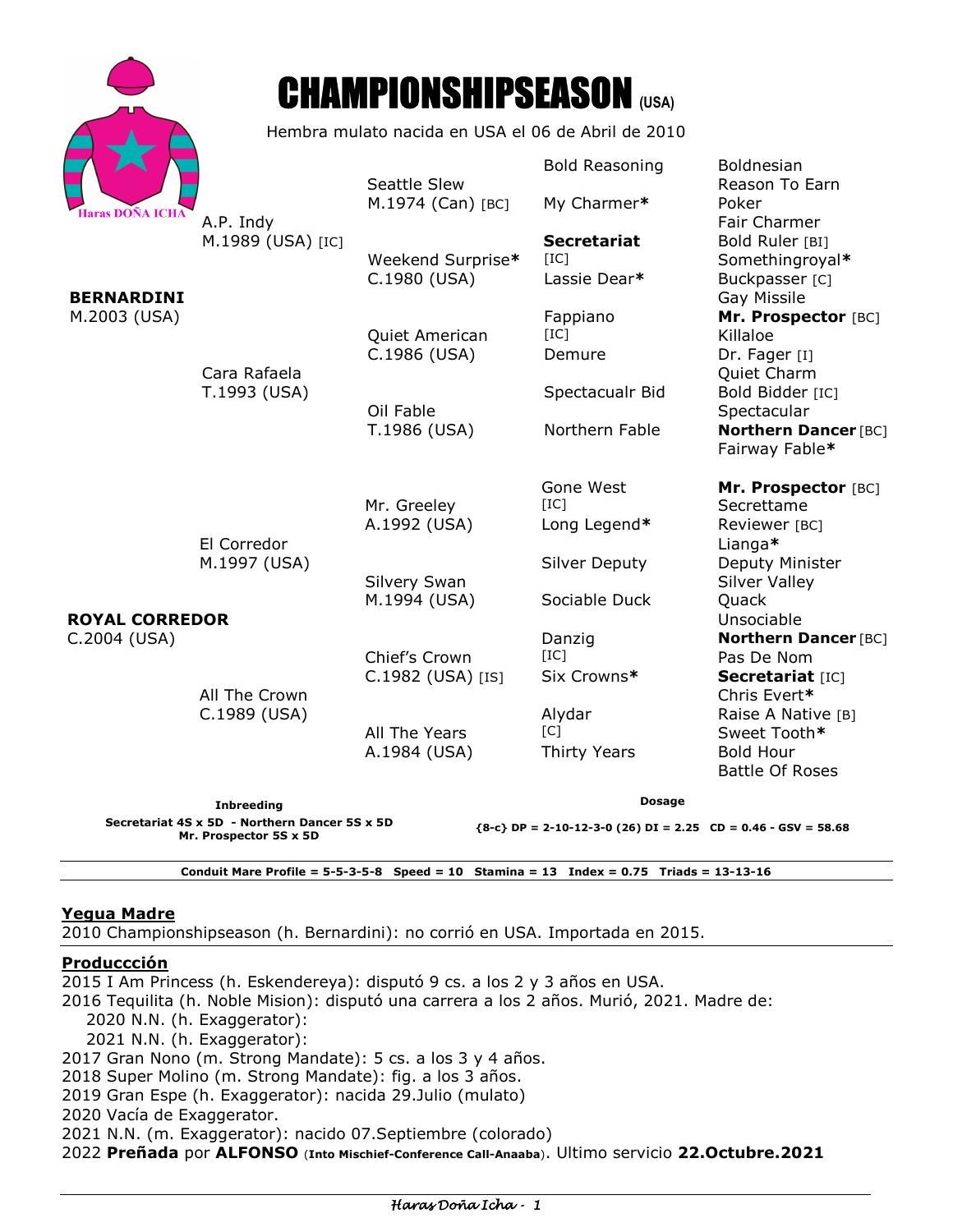## **LINEA PATERNA**

**BERNARDINI** (**2003**). *Eclipse Award. Campeón 3 Años USA, 2006*. Ganador de 6 cs. en 8 actuaciones, incl. Preakness Stakes **(Gr.1)**, Whiters Stakes **(Gr.1)**, Jockey Club Gold Cup **(Gr.1)**, Jim Dandy Stakes **(Gr.2)**, Whiters Stakes **(Gr.3)**; 2º Breeders' Cup Classic **(Gr.1)**. US\$ 3.060.480.

Es padre de **RUUD AWAKENING** (*Campeona 2 Años en Nueva Zelandia*. Haunui Farm Diamond S **-Gr.1**, etc. US\$ 625,695), **CAVORTING** (Ogden Phipps S**-Gr.1**, Personal Ensign S**-Gr.1**, Longines Test S**-Gr.1**, etc. US\$ 2,063,000), **STAY THIRSTY** (Tavers S**-Gr.1**, Cigar Mile H**-Gr.1**, etc. US\$ 1,936,000. **Padrillo** en USA y Chile), **BOBAN** (Emirates Cantala S**-Gr.1**, Star Epsom**-Gr.1**, Chipping Norton S**-Gr.1**, etc. Aust. US\$ 1,852,817), **ALPHA** (Woodward S**-Gr.1**, Travers S**-Gr.1**, US\$ 1,815,667), **TO HONOR AND SERVE** (Woodward S**-Gr.1**, Cigar Mile H **-Gr.1**, US\$ 1,798,840), **DAME DOROTHY** (Humana Distaff S**-Gr.1**, etc. US\$ 749,740), **RACHEL'S VALENTINA** (Spinaway S**-Gr.1**, etc. US\$ 738,800), **GO INDY GO** (Moet & Chandon Champagne S**-Gr.1**, Aust., etc. US\$ 694,881), **GREENPOINTCRUSADER** (Champagne S**-Gr.1**, etc. US\$ 445,700), **BIONDETTI** (Gran Criterium**-Gr.1**, Ity, etc. US\$ 359,583), **ANGELA RENEE** (Chandelier S**-Gr.1**, etc. US\$ 300,000), **A Z WARRIOR** (Frizette S**-Gr.1**, etc. US\$ 286,906), **IMPERATIVE** (Charles Town Classic S**-Gr.2**, etc. US\$ 1,320,870),**TOYDINI** (Schweppes Crystal Mile**-Gr.2**, Aust, etc. US\$ 737,660), **WILBURN** (Indiana Derby**-Gr.2**, etc. US\$ 586,515), **GAMILATI** (Irish Thoroughbred Marketing Cherry Hinton S**-Gr.2**, Ingl, etc. US\$ 258,559), **SPELLBOUND** (La Canada S**-Gr.2**, etc. US\$ 231,750), **ZANBAGH** (Illawarra Mercury Keith F. Nolan Classic**-Gr.3**, Aust, etc. US\$ 820,004), **ROMANSH** (Discovery H**-Gr.3**, etc. US\$ 571,580), **ESSAY RAIDER** (Mac Just Over? Don't Drive D.C. McKay S**-Gr.3**, Aust, etc. US\$ 410,535), **VIA VILLAGGIO** (Railbird S **-Gr.3**, etc. US\$ 373,419), **ALGORITHMS** (Holy Bull S**-Gr.3**, etc. US\$ 301,500), **BUFFUM** (Bold Ruler H**-Gr.3**, etc. US\$ 261,550), **GALA AWARD (Gr.3)**, **THEYSKENS' THEORY (Gr.3)**, **EDISON (Gr.3)**, **LE BERNARDIN (Gr.3)**, etc…

*Su monta esta cotizada en US\$ 100,000* 

## **LINEA MATERNA**

### **1ª madre**

2004 Royal Corredor (h. El Corredor): ganadora y 3 figs. en 6 actuaciones en Canadá. US\$ 47,249. Es hermana materna de **DEVIL'S PREACHER (Gr.2)**, **CORAL REEF**. Madre de:

- 2010 Championshipseason (h. Bernardini): **ver arriba**.
	- 2011 Morning Star (h. Sky Mesa): 4 cs. en USA. US\$ 223,715. Madre de:
		- 2018 Danger Zone (h. First Samurai): ganadora en USA. US\$ 32,859.
		- 2019 **Jester Calls Nojoy** (h. MaClean's Music): ganadora a los 2 años en USA; 2ª Maryland Juvenile Fillies Champioship Stakes. US\$ 102,500.

## **2ª madre**

89 All The Crown (h. Chief's Crown): no corrió. Es hermana materna de **PERSONAL HOPE** (**Gr.1**. **Padrillo**). Madre de:

- 93 **CORAL REEF** (m. Big Reef): 11 cs. en Italia, incl. Premio Campobello, Premio Ambrosiano; 2º Premio Merano; 3º Derby Italiano **(Gr.1)**. US\$ 600.042. **Padrillo**.
- 95 **All Hat** (h. Kris S.): ganadora en USA; 3ª Palisades Stakes **(L)**. US\$ 60.928. Madre de:
	- 00 Crown The Queen (h. Gulch): figs. en USA. Madre de:
		- 08 **Media Starlet** (h. Mass Media): 4 cs. en USA; 2ª Classy Mirage Stakes. US\$ 146,645. Madre de:

14 **Banty's Girl** (h. Shackleford): 2 cs. en USA; 3ª Ruthless Stakes. US\$ 121,244.

15 **Kapalua Starlight** (h. New Year's Day): en USA 2ª Donna Freyer Staks. US\$ 19,200.

- 02 Crown Gulch (h. Gulch): no corrió en USA. Madre de:
	- 06 **CUMULONIMBLE** (h. Stormy Atlantic): 8 cs. en USA, incl. Lincoln Heritage Handicap, dos veces; 2º Showtime Deb Stakes, Lady Lionel Handicap; 3º Purple Violet Stakes, Illinois Owners Stakes, dos veces. US\$ 340.270. Madre de:
		- 15 **MS BAD BEHAVIOR** (h. Blame): 4 cs. en USA, incl. Three Chimneys Ladies Turf Stakes **(Gr.3)**, China Doll Stakes; 2ª Providencia Stakes **(Gr.3)**, Autumn Miss Stakes **(Gr.3)**, Megahertz Stakes **(Gr.3)**, Autum Sweet Life Stakes, Unzip Me Stakes, Lady Of Shamrock Stakes; 3ª San Clemente Stakes **(Gr.2)**, Buena Vista Stakes **(Gr.2)**. US\$ 502,251.
		- 16 **ONE BAD BOY** (m. Twirling Candy): 3 cs. en Canadá y USA, incl. Queen's Plate Stakes, Lure Stakes; 2° Alcatraz Stakes; 3° Prince Of Wales Stakes. US\$ 600,132.
		- 17 **BLESSED TRULY** (h. Souper Speddy): ganadora a los 2 años en Canadá del Musoka Stakes. US\$ 79,347.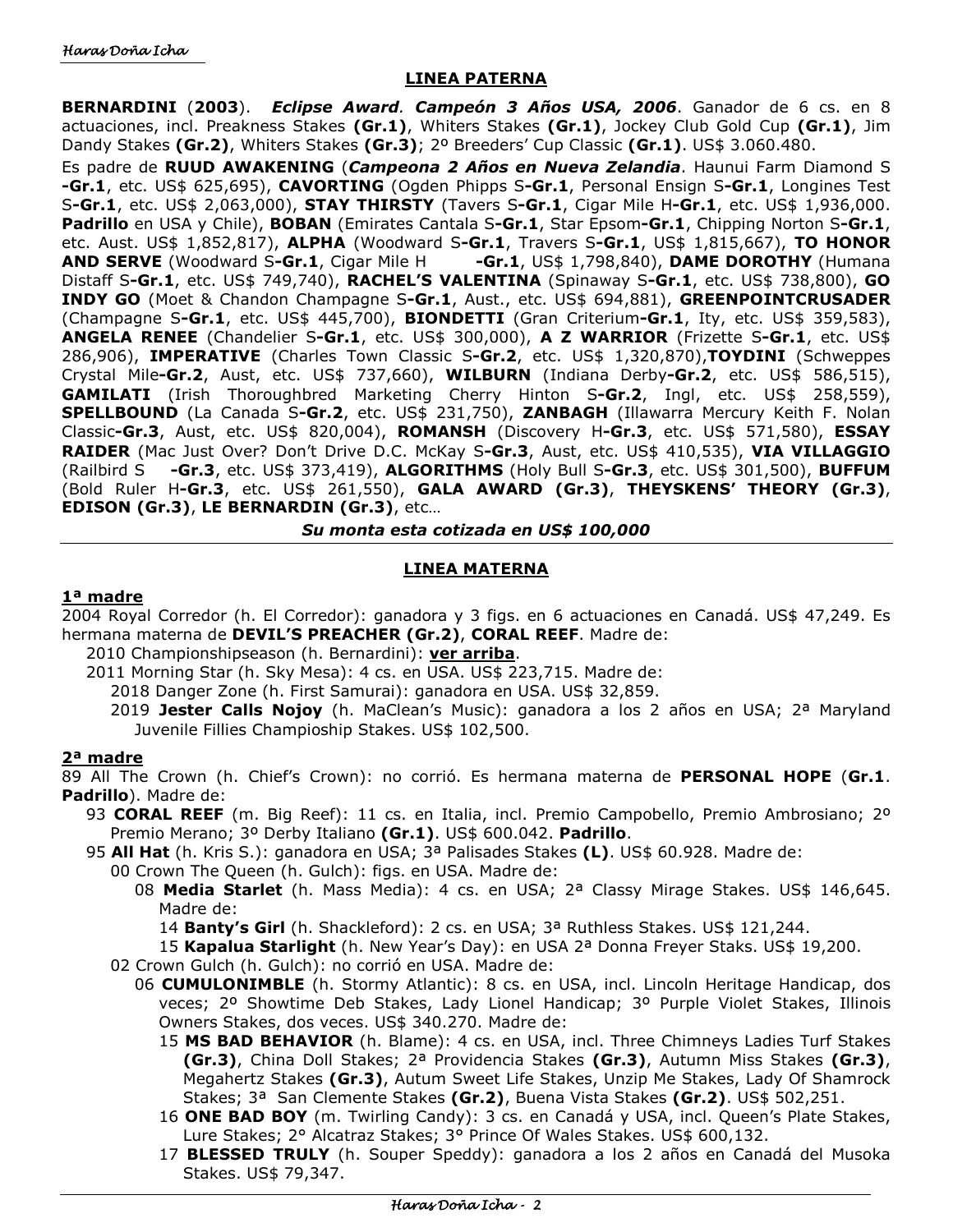### Haras Doña Icha

- 96 **King's Crown** (m. Kris S.): 4 cs. en USA; 3º Tremont Stakes **(L)**. US\$ 143.225. **Padrillo** en Puerto Rico.
- 01 All Royal (h. Kris S): no corrió en USA. Madre de:
	- 05 Queen Stephanie (h. Proud Citizen): 3 cs. en USA. US\$ 76,038. Madre de:
		- 12 **CROWN THE KITTEN** (m. Kitten's Joy): 4 cs. a los 2 y 3 años en USA, incl. El Joven Stakes. US\$ 222,440.
	- 09 Royal Cause (h. Giant's Causeway): 2 cs. en Brasil. Madre de:
		- 15 **PENELOPE CHARMING** (h. Pioneering): 8 cs. en Gavea y Taruma, Brasil, incl. cls. Grande Premio Sandpit **(Gr.3)**, Orsenigo **(L)**, Sao Francisco Xavier **(L)**; 2ª cls. Jockey Club De Sao Paulo **(L)**, San Francisco Xavier **(L)**, Presidente Joao Tobías De Aguiar **(L)**; 4ª cls. Grande Premio Adhemar e Roberto Gabizo De Faria **(Gr.3)**, Jockey Club De Sao Paulo **(L)**, Orsenigo **(L)**.
- 03 **DEVIL'S PREACHER** (cast. Pulpit): 5 cs. en USA, incl. W.L. McKnight Handicap **(Gr.2)**; 2º Saranac Stakes **(Gr.2)**; 3º Palm Beach Stakes **(Gr.3)**. US\$ 258.864.
- 04 Royal Corredor (h. El Corredor): **ver arriba**.

# **3ª madre**

84 All The Years (h. Alydar): ganadora en 5 actuaciones en USA. US\$ 9.540. Exportada a Japón, 1990. Es hermana materna de **THIRTHY FLAGS**. Madre de:

- 89 All The Crown (h. Chief's Crown): **ver arriba**.
	- 90 **PERSONAL HOPE** (m. Storm Bird): 4 cs. en 8 actuaciones en USA, incl. Santa Anita Derby **(Gr.1)**, Bradbury Stakes; 2º San Felipe Stakes **(Gr.2)**. US\$ 471.020. **Padrillo** en USA, Australia y Sudáfrica.

# **4ª madre**

73 **THIRTY YEARS** (h. Bold Hour): ganadora de 3 cs. en USA, incl. Little Silver Handicap **(Gr.3)**; 2ª Sea Bright Handicap. US\$ 49.786. Madre de:

- 78 **Fair Rosalind** (h. Exclusive Native): 3 cs. en USA; 2ª Leonia Stakes **(L)**. US\$ 45.770. Madre de:
	- 85 **BETTY LOBELIA** (h. Assert): 6 cs. en USA, incl. Miss Grillo Stakes **(Gr.3)**, Nijana Stakes **(Gr.3)**; 2ª Chrysanthemum Handicap **(Gr.3)**, First National Bank of Madison Ladies Handicap **(L)**, Joe Namath Handicap **(L)**, Susquehanna Handicap **(L)**, Cardinal Handicap **(L)**; 3ª Maryland Juvenile Filly Championship **(L)**, All Along Stakes **(L)**, New Castle Handicap **(L)**. US\$ 463.512. Madre de:
		- 92 Here Comes Betty (h. Cox's Ridge): disputó 3 cs. en USA. Madre de:
			- 96 **PETUNIA** (h. Lil E. Tee): 5 cs. en USA, incl. Tippet Stakes **(L)**, Blessing Angelica Stakes **(L)**; 2ª Selima Stakes **(Gr.3)**, Lady Dean Stakes **(L)**; 3ª Boiling Springs Breeders' Cup Handicap **(Gr.3)**, Silver Spoon Stakes **(L)**. US\$ 194.849. Madre de ganadores.
			- 03 **SOMETHINABOUBETTY** (h. Forestry): 5 cs. en USA, incl. Maryland Juvenille Championship Stakes, Country Life Farm Stakes, Rokeby Rose Stakes, Alma North Stakes; 2ª Lake George Stakes **(Gr.3)**, Wishing Well handicap **(L)**, Full Darby Stakes, Castle Royale Stakes, Evil Bear Stakes; 3ª Bienville Stakes **(L)**, Valor Lady Stakes **(L)**, Politely Stakes. US\$ 342.791. Madre de:
				- 10 **Dewey Square** (cast. Bernardini): 2 cs. en USA; 3º Kentucky Jockey Club Stakes **(Gr.2)**. US\$ 103,182.
			- 06 But For Money (h. Not For Love): ganadora en 3 actuaciones en USA. US\$ 33,450. Madre de:
				- 12 **ESKENFORMONEY** (h. Eskendereya): 4 cs en USA, incl. Rampart Stakes **(Gr.3)**; 2ª Gulfstream Park Oaks **(Gr.2)**, Azeri Stakes **(Gr.2)**, Monmouth Oaks **(Gr.3)**, Molly Pitcher Stakes **(Gr.3)**; 3ª Davona Dale Stakes **(Gr.2)**, Royal Delta Stakes **(Gr.2)**, Turbanck The Alarm Handicap (gr.3), Lady's Secret Stakes. US\$ 500,116.
		- 93 **Entrusted** (h. Private Account): 3 cs. en 6 actuaciones en USA; 3ª Suffolk County Stakes **(L)**. US\$ 79.249. Madre de:
			- 00 **MY TRUSTY CAT** (h. Tale Of The Cat): 8 cs. en USA, incl. Humana Distaff Handicap **(Gr.1)**, Honorable Miss Handicap **(Gr.2)**, Chicago Breeders' Cup Handicap **(Gr.3)**, Delta Princess Stakes **(L)**, Honeybee Stakes **(L)**; 2ª Ballerina Handicap **(Gr.1)**, Thoroughbred Club Of America Stakes **(Gr.3)**, Vinery Madison Stakes **(Gr.3)**, Regret Stakes **(L)**; 3ª Golden Rod Stakes **(Gr.2)**, Tiffany Lass Stakes **(L)**. US\$ 902.753. Madre de:

12 **Tapitry** (h. Tapit): 3 cs. en USA; 2ª Beaugay Stakes **(Gr.3)**. US\$ 223,200.

08 **Entrustment** (h. Forestry): 2 cs. en USA; 2ª Senorita Stakes **(Gr.3)**. US\$ 85,320.

00 Betty's Solutions (h. Eltish): 2 cs. US\$ 28.032. Madre de: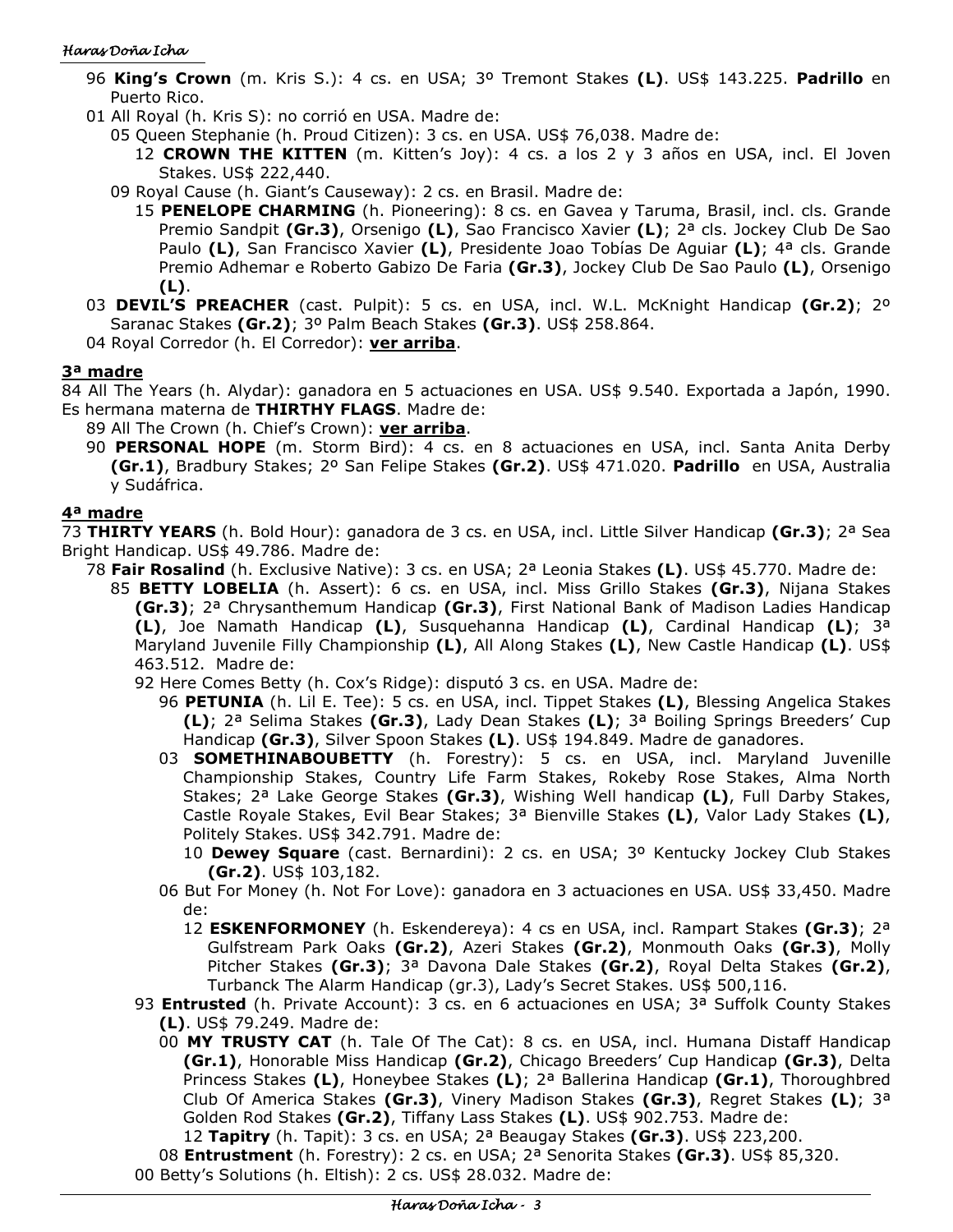- 05 **Francesca D'Gorgio** (h. Proud Citizen): ganadora en Inglaterra; 3ª October Stakes. US\$ 29.930. Madre de:
	- 10 **AMAZONAS** (h. Cape Cross): 2 cs en Inglaterra, incl. Dick Hern Fillies Staks **(L)**; 3ª Fillie's Mile **(Gr.1)**, Prestige Stakes **(Gr.3)**. £ 55,620.
- 08 **INDIAN SOUP** (h. Indian Charlie): 4 cs. en Rusia, incl. Analogichnaya Stakes **(Gr.2)**, Struna Stakes **(Gr.2)**, Fillies Trial Stakes **(Gr.3)**; 2ª Kuban' River Stakes **(Gr.2)**, River Volga Stakes **(Gr.2)**; 3ª South of Russia Grand Prix **(Gr.2)**. RUR 285.500.
- 10 **Blonde Fog** (h. Divine Park): ganadora en USA; 2ª Hollywood Starlet Stakes **(Gr.1)**. US\$ 124,320.
- 12 **INCLUDE BETTY** (h. Include): 5 cs. en USA, incl. Mother Goose Stakes **(Gr.1)**, Fantasy Stakes **(Gr.3)**, Suncoast Stakes, Remington Park Oaks; 2ª Black-Eyed Susan Stakes **(Gr.2)**, Valley View Stakes **(Gr.3)**, Tiffany Lass Stakes; 3ª Coaching Club American Oaks **(Gr.1)**, Havely Prize Invitational Stakes. US\$ 59,780.
- 86 Fabula Dancer (h. Woodman): ganadora a los 3 años en Alemania. Madre de:
	- 91 **FLAMINGO PARADISE** (m. Rainbow Quest): 8 cs. en Alemania, incl. Oleander-Rennen **(Gr.3)**, Telenorma-Preis Langer Hamburger **(L),** tres veces, Bosch Telecom-Preis, Mulheim Stehercup; 2º Mulheim Fruhjahrs Steher-Preis, dos veces; 3º Excelsior Hotel Ernst Criterium, Badener Steher-Cup. US\$ 183.901.
	- 92 **Flamingo Dancer** (m. Never So Bold): ganador a los 3 años en 6 actuaciones en Alemania; 3º Auktionsrennen der Dreijahrigen **(L)**. US\$ 17.046.
	- 93 **Flamingo Garden** (m. Rainbow Quest): ganador a los 3 años en Alemania en 9 actuaciones; 2º Eugen Furst Oettingen Wallerstein; 3º Grosser Preis von Deutschland **(Gr.2)**, BWM Europachampionat **(Gr.2)**. US\$ 81.053.
	- 94 **Flamingo Queen** (h. Surumu): 3 cs. a los 3 años en 4 actuaciones en Alemania; 2<sup>ª</sup> Deutscher Stutenpreis **(Gr.3)**. US\$ 29.034. Madre de ganadores.
	- 95 Flamingo Island (h. Acatenango): disputó 2 cs. en Alemania. Madre de:
		- 01 Florencia (h. Indian Ridge): ganadora en 4 actuaciones en Inglaterra. Madre de:
			- 06 **FLASH OF HOPE** (m. Pentire): 7 cs. en Rusia, incl. M.J. Lemontov Memorial **(Gr.2)**; 2º National Horsebreeding Union First Crown Stakes **(Gr.1)**, Pyatgorsk City Stakes **(Gr.2)**, Tagor Stakes **(Gr.3)**; 3º Champions Cup **(Gr.1),** Summer Stakes **(Gr.2)**. RUR 1,145,250.
		- 09 **FEUERBLITZ** (m. Big Shuffle): 6 cs. en Alemania, Francia e Italia, incl. Premio Roma **(Gr.1)**, Derby Itaiano **(Gr.2)**, Grand Prix de la Region Alsace **(L)**, Preis von Dahlwitz **(L)**, J.J. Darboven Herbtpreis **(L)**; 2º Grosser Preis von Bayern **(Gr.1)**, Preis von Europe **(Gr.1)**, Premio Roma **(Gr.1)**, Grosser Preis von Rossman-Derby Trial **(L)**; 3º Grand Prix de Marseille **(L)**; 4º Grosser Preis von Bayern **(Gr.1)**. € 540,300.
		- 10 **FLAMINGO STAR** (m. Areion): 4 cs, en Alemania, Australia y Francia, incl. Herzog von Ratbor-Rennen **(Gr.3)**, Pix Perth **(Gr.3)**, Grosser Preis der Landeshauptstadt Düsseldorf **(Gr.3)**; 2º Wayne Wilson Mile **(L)**; 4º Leonay Shannon Stakes **(Gr.2)**. US\$ 246,544. Murió, 2015.
	- 96 **FLAMINGO ROAD** (h. Acatenango): *Campeona 3 Años, 1999 en Alemania*. Ganadora de 4 cs., incl. Preis der Diana **(Gr.2)**, Hansa-Preis **(Gr.2)**, Diana Trial **(L)**; 2ª Grosser Preis von Baden **(Gr.1)**; 3ª Deutsches Derby **(Gr.1)**, Grosser Preis Erdgas-Preis **(Gr.1)**. US\$ 344.309. Madre de:
		- 05 **FLAMINGO FANTASY** (m. Fantastic Light): 5 cs. en Alemania, incl. Hansa-Preis **(Gr.2)**, Betty Barclay-Rennen **(Gr.3)**, Silberness Band De Ruhr **(L)**, Auktionsrennen Hamburg; 2º Deutschlmand-Preis **(Gr.1)**. € 149.000.
		- 06 **Frantic Storm** (m. Nayef): ganador a los 3 años en 5 actuaciones en Alemania; 3º Grosser Preis der Hannoverschen Volksbank **(L)**, Grosser Preis Der Nurberger-Grouppe **(L)**. €7.800.
	- 99 Flamingo Sea (h. Woodman); ganadora a los 3 años en Alemania. Madre de:
		- 05 **FROZEN FIRE** (m. Montjeu): 2 cs. a los 2 y 3 años en 9 actuaciones en Inglaterra, incl. Irish Derby **(Gr.1)**; 2º Dante Stakes **(Gr.2)**; 3º Ormonde Stakes **(Gr.3)**. US\$ 1.429.368.
		- 09 **PRIVATE TREASURE** (cast. Montjeu): ganador en Irlanda del Kevin McManus Bookmaker Champion **(L)**. £ 14,252.

10 **Sir Walter Scott** (m. Galileo): ganador en Irlanda; 2º Finale Stakes **(L)**. £ 14,804.

03 Flaming Sky (h, Silver Hawk): no corrió. Madre de: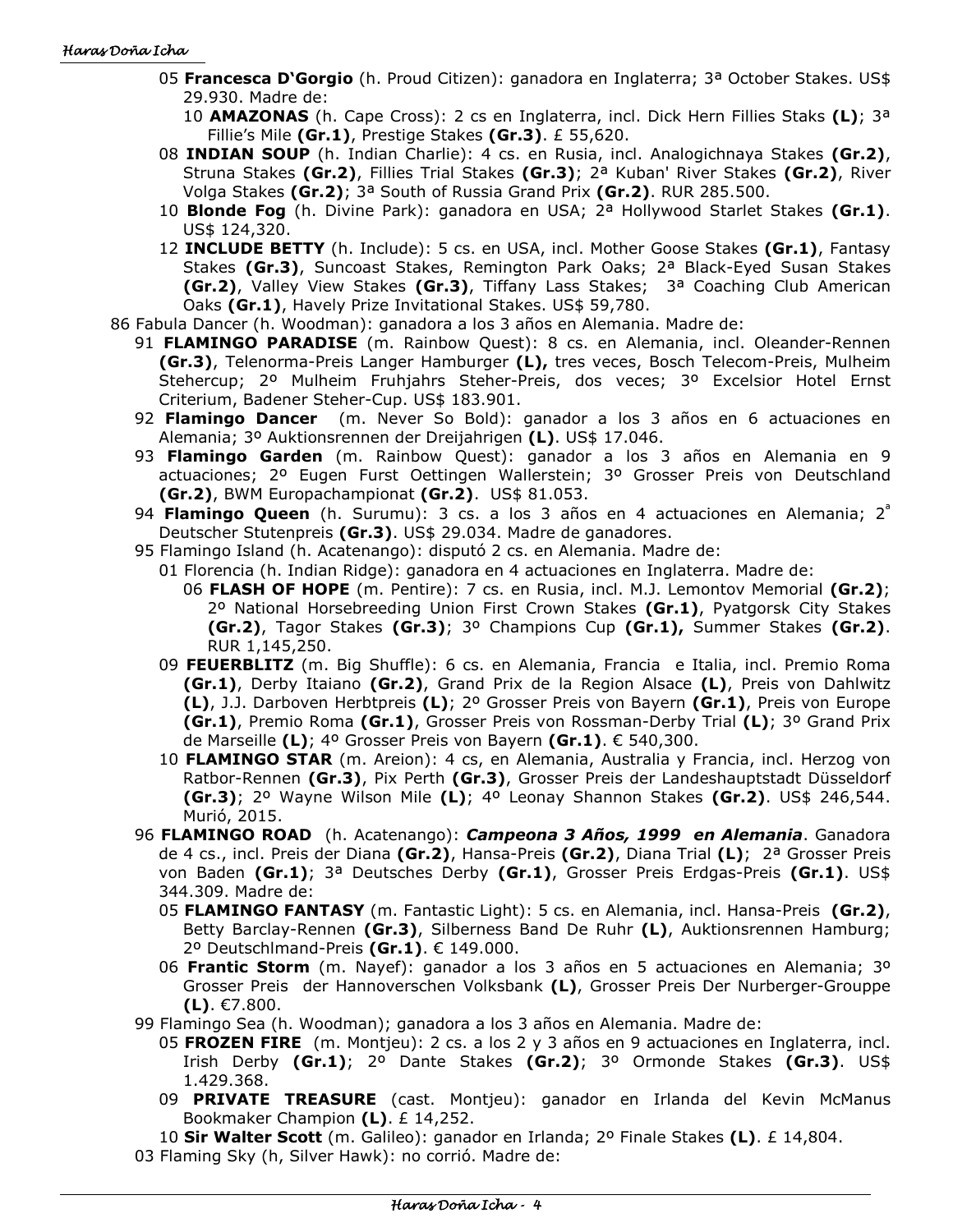#### Haras Doña Icha

- 13 **FOSUN** (h. Soldier Hollow): 3 cs.en Alemania, incl. Preis der Stadtsparkassse Magdeburg; 2ª Preis Der Hotellerie **(L)**, Preis Der VGH Versicherungen **(L)**; 3ª Kronimus Diana-Trail **(L)**. € 43,500.
- 87 **CROWNED** (h. Chief's Crown): 8 cs. en USA, incl. Delaware Handicap **(Gr.2)**, Maryland Juvenile Filly Championship **(L)**, Pocahontas Stakes **(L)**; 2ª Coaching Club American Oaks **(Gr.1)**, Louisville Budweiser Breeders' Cup Handicap **(Gr.2)**, Golden Rod Stakes **(Gr.3)**, Squan Song Handicap **(L)**, Queen Isabella Handicap **(L)**, Gala Lil Handicap **(L)**, Bridgework Stakes, Davona Dale Stakes 3ª Post Deb Stakes **(Gr.2)**, Monmouth Park Breeders' Cup Handicap **(Gr.3)**, Twixt Stakes **(L)**, Caesar's Wish Stakes **(L)**, Queen Isabella Handicap **(L)**, Geisha Handicap. US\$ 605.323. Madre de:
	- 94 Approve (h. Deputy Minister): disputó 3 cs. en USA. US\$ 2.550. Madre de:
		- 00 **Xtra Heart** (h. Favorite Trick): 2 cs. en USA; 2ª Busanda Stakes **(L)**, Busher Stakes **(L)**; 3ª Ruthless Stakes **(L)**. US\$ 120.456.
		- 03 **Honour Old Glory** (h. Honour And Glory): 4 cs. en USA; 3ª Delaware Certified Distaff Stakes. US\$ 84.107. Madre de ganadores.
		- 06 Endorse (h. Two Punch): no corrió en USA. Madre de:
			- 10 **Peeds In A Pod** (cast. Lion Heart): ganador en USA; 3º Maryland Juvenile Championship Stakes. US\$ 80,040.
	- 95 Why The Wind (h. Miswaki): no corrió en USA. Madre de:
		- 00 Who Can Tell (h. Capote): ganadora en USA. US\$ 22,740. Madre de:
			- 06 **Who Plays Brahms** (h. Brahms): 7 cs, en USA; 3ª Judy's Red Shoes Stakes; 3ª Regal Gal Stakes. US\$ 146,282.
		- 01 **Why You** (h. Polish Numbers): 2 cs. en USA; 2ª Jersey Girl Stakes. US\$ 81,770. Madre de ganadores.
		- 02 Yes Please (h. Crown Pleaser): 2 cs. en USA. US\$ 86,526. Madre de:

08 **GLORY GAME** (cast. Medallist): 7 cs. en Canadá, incl. Colin Stakes. US\$ 171,158.

- 96 **BEST OF LUCK** (m. Broad Brush): 4 cs. en USA, incl. Peter Pan Stakes **(Gr.2)**, Stuyvesant Handicap **(Gr.3)**; 2º Wood Memorial Stakes **(Gr.2)**, Withers Stakes **(Gr.2)**, Discovery Handicap **(Gr.3)**, Excelsior Breeders' Cup Handicap **(Gr.3)**. US\$ 616.790. **Padrillo** en USA y Marruecos.
- 98 Totally (h. Miswaki): no corrió en USA. Exportada a Corea del Sur, 2009. Madre de:

03 Pitchatotalizzy (h. Tiznow): disputó una carrera en USA. Madre de:

- 08 **DREAMSRUNWILD** (m. Offlee Wild): 2 cs, en USA, incl. Sunday Silence Stakes; 2º Sunny's Halo Stakes. US\$ 95m210.
- 04 **SUMFUN** (cast. Menifee): 11 cs. en USA, incl. Lea County Sprint Stakes, Harvest Handicap, Route 66 Stakes, JR Straus Memorial Stakes; 2º Delta Express Stakes. US\$ 294,445.
- 00 You Again (h. Wild Again): no corrió. Madre de:

08 **Action Ready** (m. More Than Ready): 2 cs.; 3º Lecomte Stakes **(Gr.3)**. US\$ 56.686.

- 01 Crown Me (h. Rahy): no corrió. Exportada a Rusia. Madre de:
	- 10 **Grunwalda** (h. War Pass): en Rusia 3ª Volga River Stakes **(Gr.2)**.
- 03 **Crown You** (h. Two Punch): 2 cs. en USA; 2ª Country Life Farm Stakes **(L)**; 3ª Maryland Million Oaks. US\$ 96.360. Madre de ganadores.
- 98 Totally (h. Miswaki): no corrió. Madre de:
	- 04 **SUMFUN** (cast. Menifee): 9 cs. en USA, incl. Lea County Sprint Stakes **(L)**, J.R. Straus Memorial Stakes **(L)**, Route 66 Stakes **(L)**, Harvest Handicap **(L)**; 2º Delta Express Stakes. US\$ 308.432.
- 80 **THIRTHY FLAGS** (h. Hoist The Flag): 6 cs. en USA, incl. Little Silver Handicap, Beaugay Handicap; 2ª Queen Charlotte Handicap **(Gr.2)**, Shepshead Bay Handicap **(Gr.2)**, New York Handicap **(Gr.2)**; 3ª Acorn Stakes **(Gr.1)**, Hempstead Handicap **(Gr.1)**, Chrysanthemum Handicap **(Gr.3)**, Caesar's Wish Stakes. US\$ 275.243. Madre de:
	- 86 More Flags (h. Mr. Prospector): ganadora a los 3 años en 4 actuaciones en USA. US\$ 12.480. Madre de:
		- 02 **Best To You** (h. Best Of Luck): 5 cs. en USA; 2ª Geisha Handicap. US\$ 88.455. En la reproducción.
	- 87 **MANLOVE** (m. Mr. Prospector): 6 cs. en USA, incl. Congressional Handicap **(L)**; 3º Northern Dancer Stakes **(L)**. US\$ 169,625. **Padrillo**. Murió, 2008.
	- 89 Thirty Crowns (h. Chief's Crown): no corrió en USA. Murió, 2004. Madre de: 96 Donnan's Holly (h. Dixieland Band): no corrió en USA. Madre de: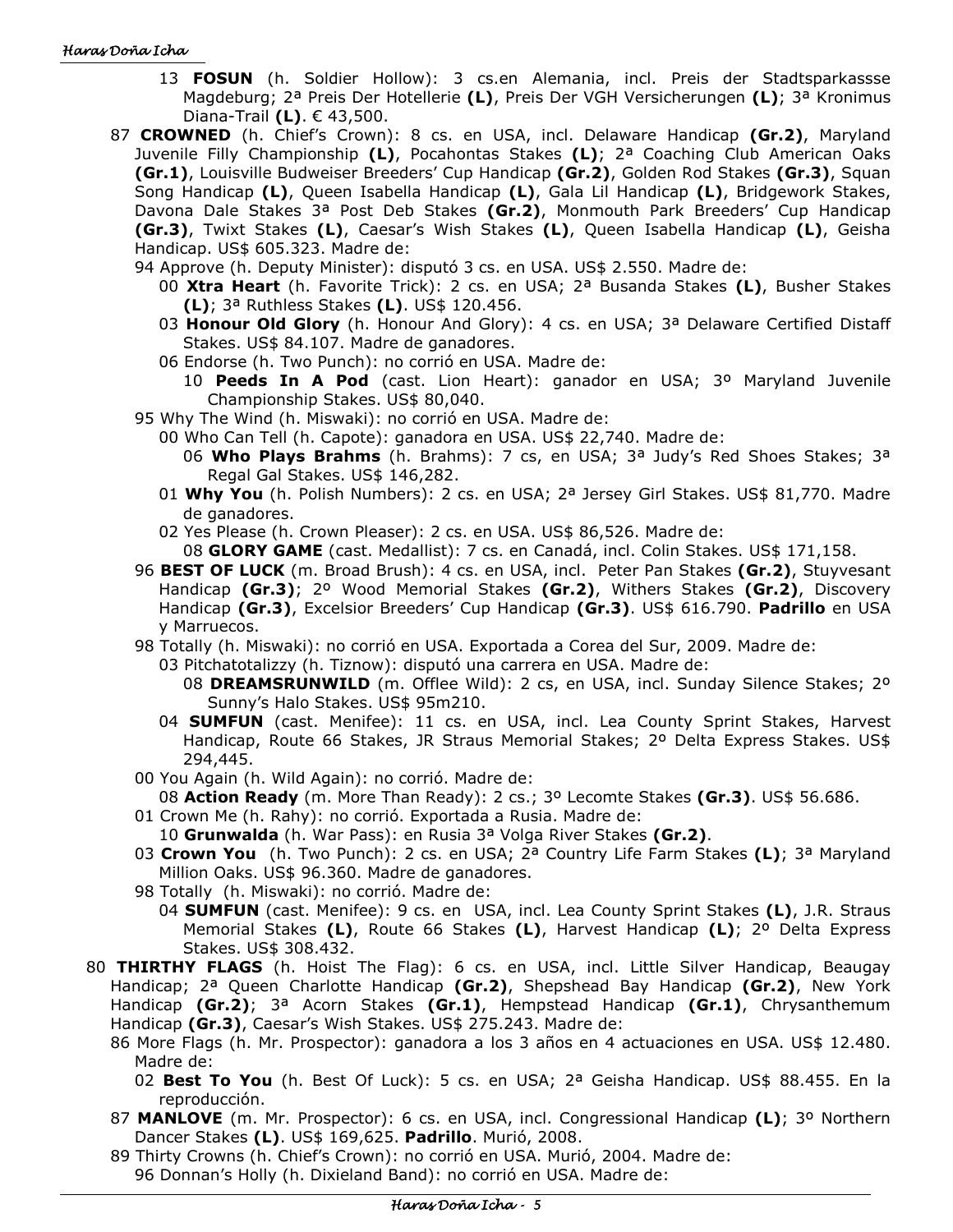- 00 **CONSERVATION** (cast. Tamayaz): 10 cs. en USA, incl. Humphrey S. Finney Stakes; 2º Coronado's Quest Stakes; 3º Northern Dancer Stakes, Seeking The Gold Stakes, Taking Risks Stakes. US\$ 289.580.
- 02 **MY GIRLIE** (h. Pioneering): 4 cs. en USA, incl. Northview Stallion Station Stakes. US\$ 170.801. Madre de:
	- 11 **Athelstane** (cast. Bluegrass Cat): 2 cs. en USA; 2º Crowd Pleaser Handicap; 3º Robellino Stakes. US\$ 73,160.
- 99 Punching (h. Two Punch): 4 cs. en USA. US\$ 80,340. Madre de:
	- 09 **TOCCETIVE** (cast. Toccet): 4 cs. en USA, incl. Canadian Derby **(Gr.3)**, Speed To Spare Stakes; 2º Ky Alta Handicap, Count Latham Handicap, Speed To Spare Stakes, Harvest Gold Plate Handicap; 3º Westerner Handicap, Fred Jones Handicap. US\$ 287,705.
	- 10 **FOR CASH** (cast. Stephen Got Even): 9 cs. en USA, incl. Zia Park Derby, Beaufort Stakes, Fred Jones Handicap dos veces, Westerner Handicap; 2º Count Lathum Handicap, Spangled Jimmy Handicap, Westerner Handicap, Journal Handicap, Alberta Breeders' Handicap; 3º Western Canada Handicap, Ky Alta Handicap, Harvest Gold Plate Handicap, Alberta Breeders' Cup Handicap, Spangled Jimmy Handicap, Speed To Spare Stakes. US\$ 402,367.
- 03 **FORTY CROWNS** (cast. Not For Love): 4 cs. en USA, incl. Northern Dancer Stakes, Maryland Million Turf Stakes; 2º Japan Racing Association Stakes **(L)**, Henry S. Clark Stakes; 3º Jennings Handicap, Harrison E. Johnson Memorial Handicap. US\$ 258.295.
- 90 Flags R Up (h. Private Account): disputó una carrera en USA. Madre de:
	- 96 **Up We Go** (h. Waquoit): 4 cs. en USA; 2ª Bed O'Roses Breeders' Cup Handicap **(Gr.3)**, Next Move Handicap **(Gr.3)**; 3ª Rampart Handicap **(Gr.2)**, Shuvee Handicap **(Gr.2)**. US\$ 229.054. Madre de:
		- 04 **Down** ((h. Mr. Greeley): 2 cs. en USA; 3ª Hollywood Starlet Stakes **(Gr.1)**. US\$ 184.559. Madre de:
			- 13 **WINTER** (h. Awesome Again): 5 cs. en USA, incl. Nellie Morse Stakes, Maryland Media Racing Stakes. US\$ 191,830.
		- 06 **NOT UP FOR LOVE** (cast. Not For Love): 4 cs. en USA, incl. Christopher Elser Memorial Stakes. US\$ 80.608.
- 93 **BYARS** (m. Deputy Minister): 5 cs., incl. Whirlaway Stakes **(L)**. US\$ 139.452. **Padrillo**.
- 94 **DIXIE FLAG** (h. Dxieland Band): 7 cs. en USA, incl. Delta Air Lines Top Flight Handicap **(Gr.2)**, First Flight Handicap **(Gr.2)**, Bed O'Roses Breeders' Cup Handicap **(Gr.3)**, Valley Stream Stakes **(L)**, Comely Stakes; 2ª Acorn Stakes **(Gr.1)**, Shuvee Handicap **(Gr.2)**, Gallant Bloom Handicap **(Gr.3)**, Floral Park Handicap **(L)**; 3ª Bonnie Miss Stakes **(Gr.2)**, Gallant Bloom Handicap **(Gr.3)**, Honorable Miss Handicap **(Gr.3)**. US\$ 556.384. Madre de ganadores.
- 81 **Tocave Botta** (m. Northern Dancer): 2 cs. en Inglaterra; 3º White Rose Stakes. US\$ 16.400. Exportada a la India, 1986.

84 All The Years (h. Alydar): **ver arriba**.

- 86 Year Of The Gold (m. Slew O'Gold): 18 cs. US\$ 100.361.
- 88 **Tiara Miss** (h. Cheif's Crown): 3 cs.; 3ª Geisha Stakes **(L)**. US\$ 119.700. Madre de ganadores. Exportada a Japón.

### **5ª madre**

64 **Battle Of Roses** (h. Yorktown): ganadora de 4 cs.; 3ª Hannah Dustin Stakes. US\$ 21.440. Es hermana materna de **JAIPUR** (Belmont Stakes, Hopeful Stakes, Travers Stakes, Cowdn Stakes Flash Stakes, etc. US\$ 618.926. **Padrillo**), de **RARE TREAT** (Fireze Handicap, Ladies Handicap, Vineland Handicap, etc. US\$ 273.227. Madre de **RING TWICE**, de **WHAT A TREAT**, madre **BE MY GUEST**). Madre de:

70 Stretch Turn (m. Turn-to): 3 cs. US\$ 21.432.

- 71 Hour Of Roses (h. Bold Hour): no corrió. Madre de:
	- 76 Petal Edge (h. Riva Ridge): no corrió. Madre de:
		- 81 Ruler's Edge (h. Iron Ruler): disputó 2 cs. Madre de:
			- 86 **Our First Love** (h. Rolfson): 9 cs.; 2ª Spring Handicap. US\$ 54.410. Madre de ganadores.

73 **THIRTY YEARS** (h. Bold Hour): **ver arriba**.